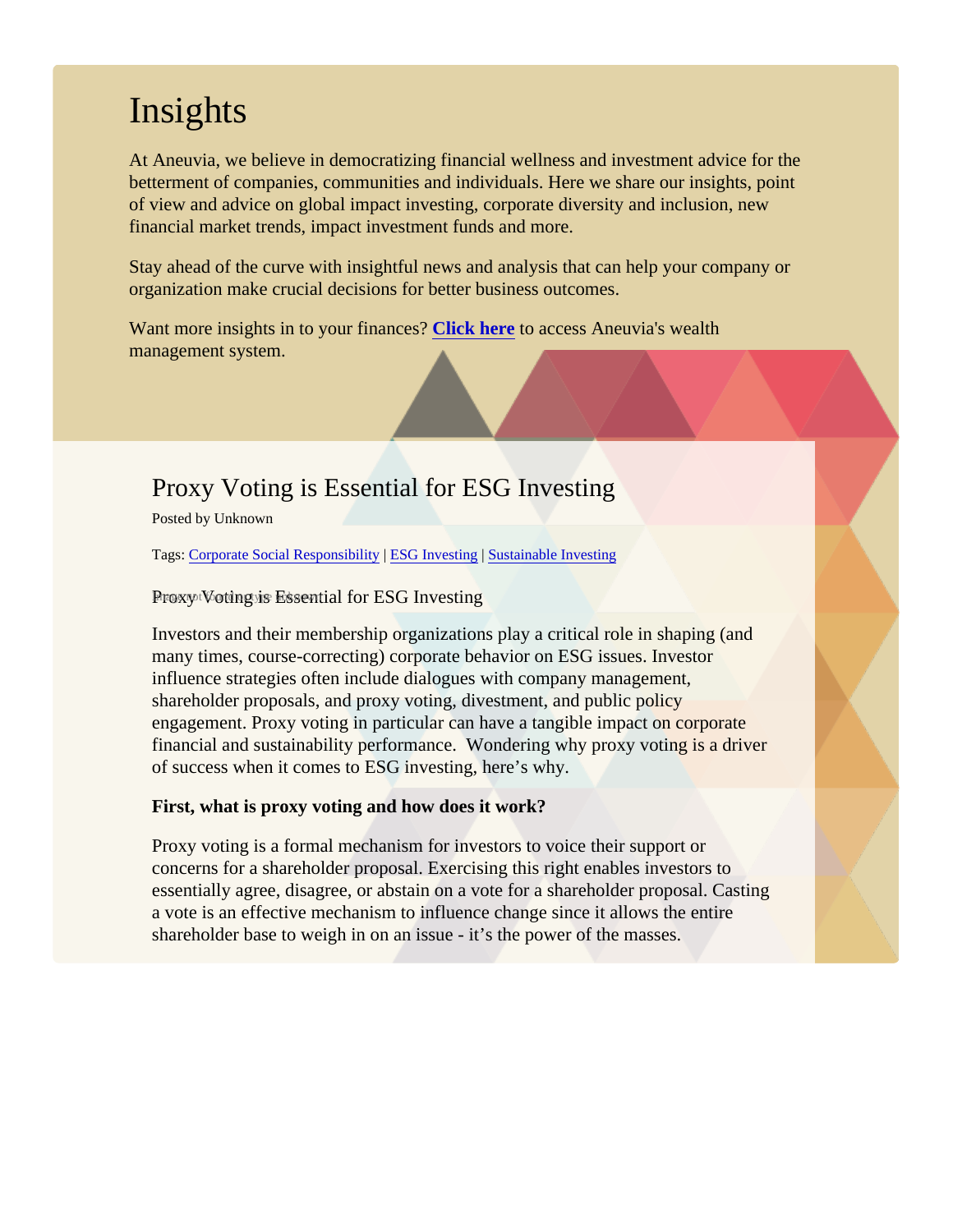Proxy season tends to be in the springtime when most Annual General Meetings are held. This is often the forum for proposing shareholder resolutions on pressir issues, showing support for environmental and social shareholder proposals, and raising concerns over management or governance.

Why proxy enforces when it comes to ESG investing

Investors can leverage shareholder rights to drive a meaningful change in investe company behavior and improve the portfolio's impact performance. Aneuvia engages with the management teams of investee companies on two aspects – quantity and quality. We ask a company to increase ESG-related disclosures (quantity) and consequently focus on improving its disclosed ESG performance (quality).

[In our latest whitepap](https://share.hsforms.com/1QUeSUWWWQUa3rSbtsJHw9Q3zjaq)ewe explore the disconnect between a corporation's commitment to ESG standards versus their reporting of outcomes and steps take to meet those commitments. Given the effects of the COVID-19 pandemic, progress towards the United Nations Sustainable Development Goals (SDGs) is likely to be pushed back by another decade. Juxtaposed to this, many corporation continue to make vague sustainability commitments while chasing profits at the environment and society's expense. Our whitepaper proves that as 2020 ends, n corporation will have achieved its zero-deforestation targets and none of the largest carbon emitters align with the Paris Agreement and remain elusive despit pressure from consumers.

This is where proxy voting can be a driver of success, transparency, and accountability. Sustainable institutional investors should vote against shareholde resolutions in demand of better ESG-related disclosures and effective social and environmental impact.

This article[: Proxy Voting is Essential for ESG Invest](/Blogpost/ukvp/Proxy-Voting-is-Essential-for-ESG-Investing)ificstappeared on <http://aneuvia.com>.

DDDD.